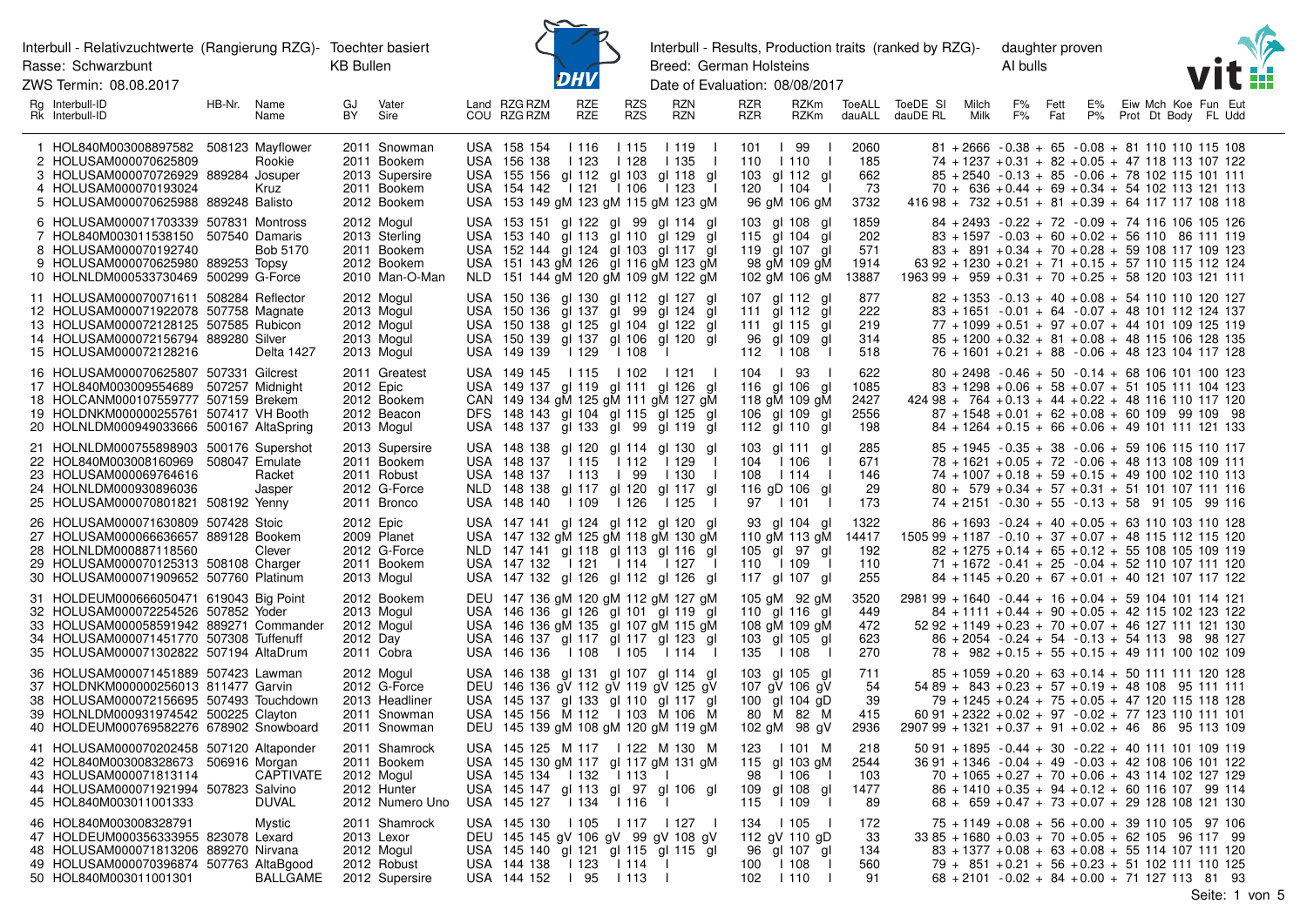ZWS Termin: 08.08.2017



Interbull - Results, Production traits (ranked by RZG)daughter proven Breed: German Holsteins

Al bulls



| Rg Interbull-ID<br>RK Interbull-ID                                                                                                                                                        | HB-Nr. Name  | Name                                  | GJ<br>BY | Vater<br>Sire                                                              |             | Land RZG RZM<br>COU RZG RZM                                                                                                                                                                | <b>RZE</b><br>RZE       | <b>RZS</b><br><b>RZS</b> | <b>RZN</b><br><b>RZN</b>                                    | <b>RZR</b><br><b>RZR</b> | <b>RZKm</b><br>RZKm                                                                           | dauALL                             | ToeALL ToeDE SI<br>dauDE RL                                                                                    | Milch<br>Milk | F%<br>F%                                                                                                                                                                                                                                                                      | Fett<br>Fat | E%<br>P% |  | Eiw Mch Koe Fun Eut<br>Prot Dt Body FL Udd |
|-------------------------------------------------------------------------------------------------------------------------------------------------------------------------------------------|--------------|---------------------------------------|----------|----------------------------------------------------------------------------|-------------|--------------------------------------------------------------------------------------------------------------------------------------------------------------------------------------------|-------------------------|--------------------------|-------------------------------------------------------------|--------------------------|-----------------------------------------------------------------------------------------------|------------------------------------|----------------------------------------------------------------------------------------------------------------|---------------|-------------------------------------------------------------------------------------------------------------------------------------------------------------------------------------------------------------------------------------------------------------------------------|-------------|----------|--|--------------------------------------------|
| 51 HOLDEUM000120858072 811476 Masato<br>52 HOLUSAM000071813090<br>53 HOLUSAM000070540427<br>54 HOLUSAM000069560690 506978 Cabriolet<br>55 HOLUSAM000070750547                             |              | Acer<br>Parish<br>Montawk             |          | 2012 Mogul<br>2012 Epic<br>2011 Twist<br>2011 Robust<br>2011 O Style       |             | DEU 144 137 gV 130 gV 110 gV 102 gV<br>USA 144 129<br>USA 144 137<br>USA 144 137 gl 102 gl 101 gl 126 gl<br>USA 144 146                                                                    | l 103<br>  113   98     | l 106                    | gl 134 gl 114 gl 122 gl<br>l 128<br>l 110<br>$\blacksquare$ | 111<br>100               | 103 gV 118 gV<br>116 gl 101 gl<br>l 105<br>$\perp$<br>113 gl 121<br>gl<br>l 103               | 78<br>145<br>109<br>6354<br>157    |                                                                                                                |               | 78 92 + 1027 + 0.38 + 80 + 0.11 + 46 119 91 133 125<br>78 + 1561 - 0.18 + 42 - 0.09 + 42 118 123 110 134<br>$70 + 1372 + 0.09 + 66 + 0.03 + 50 117 110 102 93$<br>$87 + 790 + 0.49 + 81 + 0.18 + 45$ 99 90 104 105<br>$73 + 2198 - 0.03 + 86 - 0.12 + 61 111 107 104 113$     |             |          |  |                                            |
| 56 HOLDNKM000000255556 151526 Schiller<br>57 HOLUSAM000070626040<br>58 HOL840M003008025584<br>59 HOLUSAM000069990103<br>60 HOLUSAM000070477026 506892 Model                               |              | 507413 DaVinci<br>Altamicro<br>Foster |          | 2012 Snowman<br>2012 Mogul<br>2011 Plan 1023<br>2010 Bookem<br>2011 Robust |             | DEU 144 143 gV 125 gV 115 gV 113 gV<br>USA 144 135 gl 133 gl 110 gl 122 gl<br>USA 144 128<br>USA 144 142   108   100<br>DEU 144 131 gM 109 gD 94 gM 135 gM                                 | l 92                    | 113                      | l 134<br>l 117<br>- 1                                       | 130<br>100               | 90 gV 96 gV<br>91 gl 103 gl<br>l 100<br>$\perp$<br>1104<br>115 gM 105 gV                      | 174<br>867<br>1085<br>127<br>414   | $17495 + 2288 - 0.26 + 60 - 0.12 + 63127116109120$<br>$31898 + 1193 - 0.17 + 29 + 0.07 + 47$ 90 95 112 112     |               | $85 + 829 + 0.37 + 71 + 0.15 + 43$ 112 111 116 135<br>$77 + 1033 - 0.01 + 41 + 0.05 + 40$ 72 90 101 97<br>74 + 1570 - 0.04 + 60 + 0.06 + 60 96 111 107 104                                                                                                                    |             |          |  |                                            |
| 61 HOLDEUM000666188940 619076 Mercury<br>62 HOLNLDM000921223869<br>63 HOLUSAM000065975001<br>64 HOLNLDM000878791136<br>65 HOLDEUM000120858088 477177 Murano                               |              | Convoy<br>Fang<br>Freeze              |          | 2012 Mogul<br>2012 G-Force<br>2010 Niagra<br>2011 Bowser<br>2012 Mogul     |             | DEU 144 123 gV 131 gV 116 gV 126 gV<br>NLD 144 136 gl 118 gl 103 gl 123 gl<br>USA 143 143   107   117<br>NLD 143 135 gl 100 gl 99 gl 131 gl<br>DEU 143 144 gV 118 gV 112 gV 105 gV         |                         |                          | l 120                                                       | 82                       | 112 gV 109 gV<br>103 gl 108 gl<br>l 102<br>-1<br>110 gl 96<br>gl<br>100 gV 111 gV             | 201<br>189<br>1154<br>196<br>80    | $20196 + 602 + 0.29 + 53 + 0.06 + 27115$ 83 130 133                                                            |               | $84 + 1238 + 0.12 + 61 + 0.07 + 49$ 103 108 114 115<br>$78 + 2050 - 0.27 + 54 - 0.06 + 6310810497110$<br>$83 + 1127 - 0.08 + 36 + 0.14 + 53$ 81 85 97 114<br>$80.91 + 1517 + 0.30 + 92 + 0.04 + 56.130.108.109.112$                                                           |             |          |  |                                            |
| 66 HOLDNKM000000256382<br>67 HOLUSAM000070625983 889503 Turvy<br>68 HOLNLDM000948156289 823063 Moll<br>69 HOL840M003008897701<br>70 HOLNLDM000948106260 500173 Skyfall                    |              | Dazzle<br>Police                      |          | 2012 Denim<br>2012 Bookem<br>2012 Mogul<br>2011 Snowman<br>2012 G-Force    |             | DFS 143 138 gl 95 gl 119 gl 120 gl<br>USA 143 138 gl 110 gl 106 gl 125 gl<br>DEU 143 127 gV 131 gV 117 gV 122 gV<br>USA 143 148   113   109   105  <br>NLD 143 141 gl 113 gl 106 gl 111 gl |                         |                          |                                                             |                          | 111 gl 100 gl<br>102 gl 106 gl<br>106 gV 106 gV<br>88   102<br>$\blacksquare$<br>102 gM 95 gl | 102<br>401<br>100<br>336<br>330    |                                                                                                                |               | $85 + 1644 - 0.15 + 48 + 0.01 + 56$ 93 91 104 94<br>$82 + 814 + 0.23 + 55 + 0.25 + 53$ 111 114 106 103<br>$10093 + 1258 - 0.17 + 32 - 0.01 + 4112$ 98 120 134<br>$75 + 2390 - 0.23 + 72 - 0.11 + 69$ 114 113 114 102<br>$82 + 775 + 0.25 + 56 + 0.30 + 56$ 102 98 123 104     |             |          |  |                                            |
| 71 HOLUSAM000069981349 506805 Supersire<br>72 HOL840M003009532881<br>73 HOLUSAM000140331158 506819 Greatest<br>74 HOLDEUM000121014006 804322 Morgan<br>75 HOL840M003000540522             |              | Pie<br>Lasso                          |          | 2010 Robust<br>2012 Snowman<br>2009 Planet<br>2012 Mogul<br>2011 Bookem    |             | USA 143 140 gM 109 gl 111 gM 124 gM<br>USA 143 141   113   118   115  <br>USA 143 140 gM 109 gl 90 gM 128 gM<br>DEU 143 135 gV 116 gV 107 gV 117 gV<br>USA 143 131   120   114   128       |                         |                          |                                                             |                          | 95 gM 107 gM<br>96   102<br>97 gM 103 gM<br>108 gV 114 gV<br>100   103                        | 16627<br>85<br>1365<br>66<br>166   |                                                                                                                |               | $233\,97 + 1473 + 0.16 + 75 + 0.03 + 53\,111\,110\,99\,108$<br>$69 + 2189 - 0.33 + 53 - 0.12 + 61124106107108$<br>$11095 + 1993 - 0.33 + 42 - 0.06 + 611119297119$<br>$6691 + 900 + 0.51 + 88 + 0.09 + 40115$ 92 120 112<br>74 + 1617 - 0.27 + 37 - 0.07 + 47 114 110 109 118 |             |          |  |                                            |
| 76 HOLCANM000011591483 507680 Salt<br>77 HOLCANM000106807394 507027 Aikman<br>78 HOLUSAM000070358039<br>79 HOLNLDM000916344441 823081 Mandela<br>80 HOL840M003009524055 507322 AltaRefuge |              | Miami                                 |          | 2012 Mogul<br>2011 Snowman<br>2011 Bookem<br>2013 Mogul<br>2011 Shamrock   |             | CAN 143 127 gl 133 gl 110 gl 125 gl<br>USA 143 138 gM 119 gM 116 gM 112 gM<br>CAN 143 136 1 116 1 103 1 121 1<br>DEU 143 136 gV 112 gV 106 gV 120 gV<br>USA 143 124   120   118            |                         |                          | $\vert$ 134 $\vert$                                         | 118                      | 109 gD 109 gD<br>107 gM 93 gM<br>105   108<br>- 1<br>110 gV 107 gD<br>l 95<br>- 1             | -73<br>1642<br>143<br>27<br>1433   |                                                                                                                |               | $83 + 290 + 0.50 + 60 + 0.22 + 31$ 107 112 118 133<br>$30998 + 844 + 0.49 + 84 + 0.17 + 45105118106117$<br>$77 + 1252 + 0.07 + 59 + 0.06 + 49$ 117 103 108 114<br>$2784 + 955 + 0.31 + 70 + 0.12 + 45111$ 99 114 107<br>79 + 1388 - 0.27 + 29 - 0.11 + 36 106 108 111 119     |             |          |  |                                            |
| 81 HOLNLDM000538172882 334425 Foster<br>82 HOLUSAM000071974211 507482 Racer<br>83 HOLUSAM000069473966 506852 AltaMelhor<br>84 HOLCANM000011591480 507335 Pepper<br>85 HOL840M003008328663 |              | <b>Biggio</b>                         | 2010 Al  | 2012 G-Force<br>2012 Lexor<br>2012 Mogul<br>2011 Robust                    |             | DEU 143 136 gV 111 gV 103 gV 117 gV<br>USA 143 124 gM 127 gl 123 gM 123 gM<br>USA 143 129 M 125   120 M 121 M<br>CAN 142 127 gl 133 gl 109 gl 126 gl<br>USA 142 141                        | 115                     | l 106                    | 113                                                         | 100                      | 107 gV 101 gV<br>119 gM 111<br>gl<br>109 M 100 M<br>108 gl 109 gD<br>1108                     | 95<br>1601<br>1393<br>-73<br>148   |                                                                                                                |               | $95\,93 + 663 + 0.18 + 44 + 0.29 + 51$ 93 91 118 111<br>$2787 + 825 - 0.13 + 19 + 0.09 + 37101107117128$<br>$13295 + 730 + 0.24 + 54 + 0.13 + 37102118118119$<br>$83 + 283 + 0.49 + 59 + 0.22 + 31$ 108 113 118 133<br>$73 + 1162 + 0.19 + 67 + 0.15 + 54$ 112 113 104 113    |             |          |  |                                            |
| 86 HOLUSAM000070271450<br>87 HOLUSAM000070672880 506973 Smurf<br>88 HOLDNKM000000255962 507419 VH Boogie<br>89 HOLUSAM000069981344 507073 Sargeant<br>90 HOLUSAM000071164337              |              | <b>Butler</b><br>LASER                |          | 2012 Mogul<br>2011 Snowman<br>2012 Bookem<br>2010 Freddie<br>2012 Mixer    |             | USA 142 135 gl 120 gl 106 gl 117 gl<br>DEU 142 145 gM 123 gM 119 gM 110 gM<br>DFS 142 127 gl 126 gl 119 gl 124 gl<br>USA 142 136 gM 117 gl 112 gM 120 gM<br>USA 142 143   111              |                         | l 116                    |                                                             | 99                       | 108 gl 111 gl<br>74 gM 97 gM<br>117 gl 108 gl<br>100 gM 97 gM<br>1102                         | 361<br>3267<br>1382<br>1215<br>202 | 780 99 + 2213 - 0.22 + 62 - 0.07 + 66 107 122 111 118<br>$11795 + 2431 - 0.45 + 44 - 0.22 + 56$ 95 112 103 120 |               | $82 + 1363 - 0.06 + 48 + 0.03 + 49$ 109 105 117 116<br>$84 + 649 - 0.08 + 18 + 0.20 + 42$ 113 119 112 121<br>74 + 1734 - 0.05 + 66 + 0.01 + 60 110 105 97 115                                                                                                                 |             |          |  |                                            |
| 91 HOLCANM000011179238<br>92 HOL840M003008897640<br>93 HOLUSAM000070750643<br>94 HOLNLDM000546055407<br>95 HOLUSAM000069912713 508214 Yowza                                               | 334860 Force | Amak<br>Mclovin<br>Picard             |          | 2011 Snowman<br>2011 Cobra<br>2012 Layne<br>2012 G-Force<br>2011 Bookem    | DEU<br>ITA. | USA 142 137<br>USA 142 132<br>USA 142 127<br>142 135 gM 120 gV 126 gM 126 gM<br>142 131 gl 122 gl 122 gl 119 gl                                                                            | l 118<br>l 118<br>l 124 | l 120<br>1111<br>1111    | l 118<br>1118<br>$\mathbf{I}$<br>1125                       | 86<br>116<br>111         | l 97<br>l 105<br>l 105<br>94 gM 100 gV<br>102 gl 105 gl                                       | 170<br>108<br>193<br>2927<br>512   | 2896 99 + 1620 - 0.32 + 29 + 0.00 + 55 107 117 105 119                                                         |               | $73 + 1196 + 0.16 + 66 + 0.09 + 49$ 113 101 118 113<br>$71 + 829 + 0.25 + 59 + 0.13 + 41$ 115 112 114 110<br>73 + 1472 - 0.38 + 20 - 0.06 + 43 107 104 112 128<br>$83 + 907 + 0.18 + 55 + 0.10 + 41$ 101 102 109 129                                                          |             |          |  |                                            |
| 96 HOLUSAM000070750524<br>97 HOLDNKM000000256393<br>98 HOLUSAM000069981346 506809 Shaw<br>99 HOL840M003010408621<br>100 HOLUSAM000071753166 507430 Troy                                   |              | Mohawk<br>Dynamic<br>Stoic            |          | 2011 O Style<br>2012 Denim<br>2010 Freddie<br>2012 Epic<br>2012 Mogul      |             | USA 142 146<br>DFS 142 136 gl 93 gl 110 gl 125 gl<br>USA 142 142 gM 120 gM 102 gM 114 gM<br>CAN 142 139   118   102   116  <br>USA 142 122 gl 119 gl 106 gl 134 gl                         | 111   108               |                          | l 105                                                       | 100                      | 95   105<br>115 gD 103 gl<br>92 gM 95 gM<br>121 gl 116 gl                                     | 708<br>142<br>1491<br>60<br>1209   | $47899 + 2700 - 0.52 + 45 - 0.21 + 66107121111113$                                                             |               | $77 + 2381 - 0.21 + 74 - 0.14 + 64$ 116 109 105 107<br>$85 + 1159 + 0.02 + 48 + 0.11 + 50$ 91 91 105 92<br>$72 + 961 + 0.39 + 78 + 0.16 + 48$ 113 111 109 115<br>$86 + 714 + 0.12 + 40 + 0.05 + 30 105 93 115 123$                                                            |             |          |  |                                            |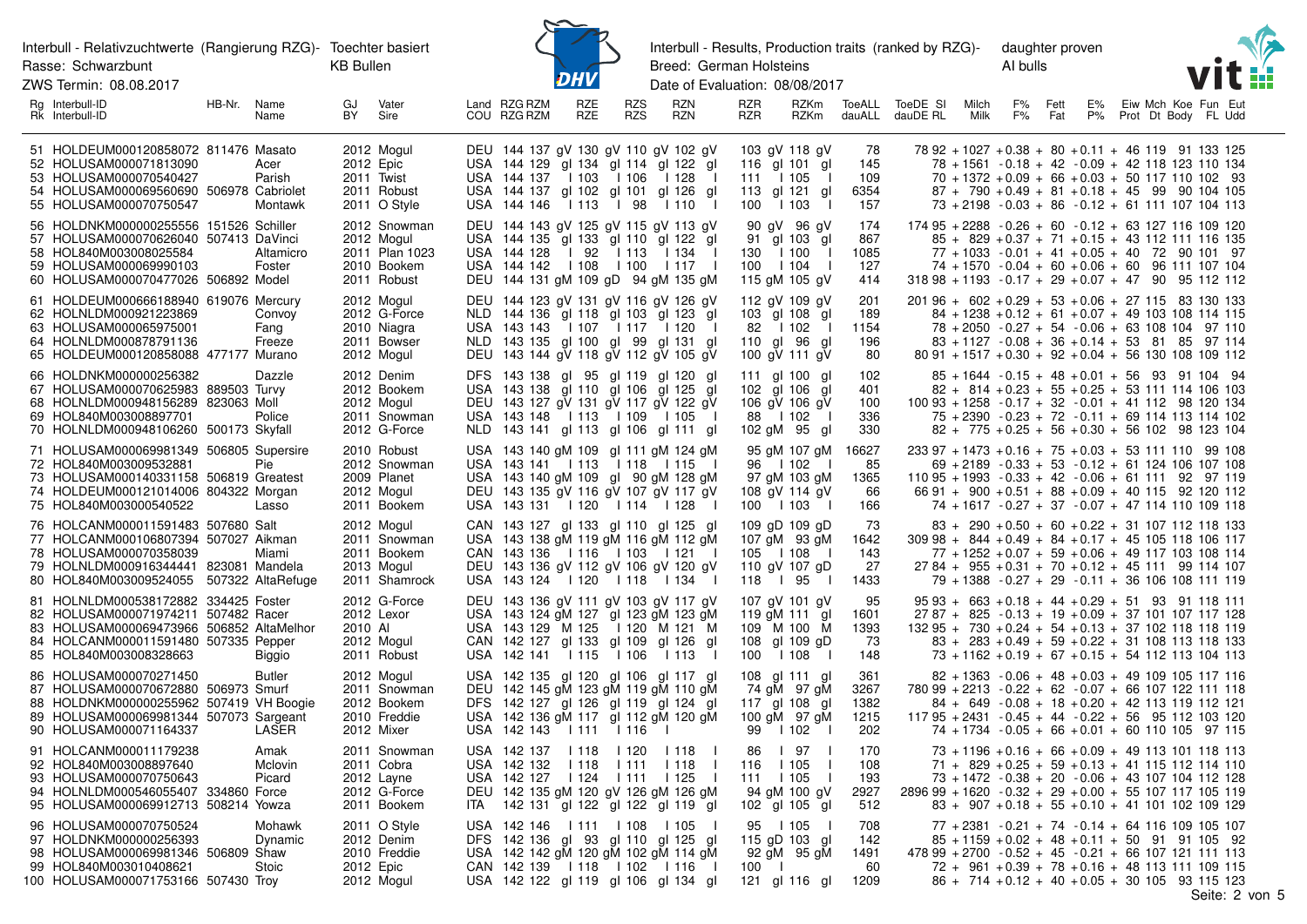ZWS Termin: 08.08.2017



Interbull - Results, Production traits (ranked by RZG)-Breed: German Holsteins

daughter proven Al bulls



| Rq<br>Interbull-ID<br>Rk Interbull-ID                                                                                                                                                              | HB-Nr.<br>Name<br>Name                   | GJ<br>Vater<br>BY<br>Sire                                                           | RZG RZM<br>RZE<br>Land<br>RZE<br>COU RZG RZM                                                                                                                                                   | RZN<br><b>RZS</b><br><b>RZS</b><br><b>RZN</b>                                                      | RZR<br>RZKm<br><b>RZR</b><br>RZKm                                                                 | ToeALL<br>dauALL                  | ToeDE<br>SI<br>E%<br>Eiw Mch Koe Fun Eut<br>Milch<br>F%<br>Fett<br>P%<br>Prot Dt Body<br>dauDE RL<br>Milk<br>F%<br>Fat<br>FL Udd                                                                                                                                                                |
|----------------------------------------------------------------------------------------------------------------------------------------------------------------------------------------------------|------------------------------------------|-------------------------------------------------------------------------------------|------------------------------------------------------------------------------------------------------------------------------------------------------------------------------------------------|----------------------------------------------------------------------------------------------------|---------------------------------------------------------------------------------------------------|-----------------------------------|-------------------------------------------------------------------------------------------------------------------------------------------------------------------------------------------------------------------------------------------------------------------------------------------------|
| 101 HOLDNKM000000256188<br>102 HOLUSAM000069990160<br>103 HOLCANM000107359260 508389 Lautrust<br>104 HOLUSAM000071640112 507294 President<br>105 HOLUSAM000072246370                               | Joab<br>Altalaker<br>Moonraker           | 2012 Jul<br>2011 Bowser<br>2012 Sudan<br>2012 Numero Uno<br>2012 Mogul              | DFS 142 143 gl 103 gl 132 gl 113 gl<br>USA 142 124<br>l 118<br>CAN 142 132 gl 128 gl 113 gl 117 gl<br>USA 142 125 gM 122 gI 103 gM 132 gM<br>USA 142 128 gl 132 gl 99 gl 122 gl                | l 136<br>1111<br>$\blacksquare$                                                                    | 83 gl 103 gl<br>l 105<br>107<br>$\blacksquare$<br>102 gl 105 gl<br>118 gM 111 gM<br>111 gl 117 gl | 86<br>602<br>156<br>585<br>264    | $84 + 1116 + 0.02 + 47 + 0.25 + 63$ 102 92 94 112<br>$80 + 1449 - 0.29 + 29 - 0.12 + 37108101110120$<br>$82 + 1022 + 0.16 + 58 + 0.07 + 41$ 117 105 120 125<br>73 91 + 1288 - 0.09 + 42 - 0.07 + 35 120 100 109 125<br>$84 + 1112 + 0.19 + 64 - 0.03 + 35118108121130$                          |
| 106 HOLUSAM000071108406<br>107 HOLUSAM000071219129<br>108 HOL840M003007701872<br>109 HOLUSAM000069398748<br>110 HOLUSAM000071286351 507675 AltaCr                                                  | Glossy<br>Madea<br>Dragon<br>Maurice     | 2011 Bookem<br>2012 O Style<br>2010 Mano<br>2010 Massey<br>2012 Mogul               | USA 141 133<br>l 115<br>USA 141 130<br>  117<br>USA 141 126<br>l 108<br>USA 141 130 gl 99<br>USA 141 128<br>  123                                                                              | 1121<br>1122<br>l 118<br>l 101<br>l 127<br>gl 118 gl 130 gl<br>1108                                | 91<br>l 102<br>1105<br>115<br>131<br>l 101<br>gl 115<br>110<br>gl<br>113<br>1108<br>-1            | 108<br>286<br>163<br>2650<br>675  | $71 + 1400 - 0.03 + 55 - 0.01 + 46104$ 95 110 118<br>74 + 2269 - 0.36 + 53 - 0.30 + 44 108 105 114 114<br>$73 + 1701 - 0.42 + 25 - 0.15 + 42$ 85 106 119 99<br>$84 + 729 + 0.30 + 59 + 0.13 + 38$ 83 89 98 110<br>78 + 546 + 0.57 + 77 + 0.12 + 30 104 94 119 127                               |
| 111 HOLUSAM000071451769 507431 Twinkie<br>112 HOLUSAM000141548340 507201 Bumblebee<br>113 HOLCANM000011591482 823050 Monument<br>114 HOLFRAM002227022112<br>115 HOLDEUM000356333303 823082 Monokel | Gwenhodo                                 | 2012 Day<br>2011 Bookem<br>2012 Mogul<br>2011 Bronco<br>2013 Mogul                  | USA 141 129 gl 113 gl 115 gl 127 gl<br>USA 141 127 gM 132 gl 98 gM 127 gM<br>DEU 141 133 gV 129 gV 107 gV 119 gV<br>FRA 141 135 gl 123 gl 120 gl 116 gl<br>DEU 141 139 gV 127 gV 95 gV 108 gV  |                                                                                                    | 117 gl 95 gl<br>109 gl 109 gM<br>98 gV 111 gV<br>97 gl 102 gl<br>96 gV 101 gD                     | 403<br>182<br>48<br>165<br>28     | $84 + 1755 - 0.14 + 54 - 0.17 + 40$ 119 101 96 119<br>38 87 + 992 + 0.27 + 67 - 0.02 + 32 103 118 123 127<br>$4888 + 1132 + 0.01 + 46 + 0.09 + 48112117118123$<br>$80 + 1811 - 0.35 + 32 - 0.06 + 55104117108122$<br>$2884 + 1708 + 0.01 + 68 - 0.04 + 53112105117127$                          |
| 116 HOLUSAM000071703349<br>117 HOL840M003008328738<br>118 HOL840M003009554529<br>119 HOLDEUM000769675515 678906 Snowfall<br>120 HOLDNKM000000255786                                                | Milson<br>Momentum<br>Multiply<br>Jaybee | 2012 Mogul<br>2011 Twist<br>2012 Mogul<br>2011 Snowman<br>2012 Jul                  | USA 141 134 gl 125 gl 109 gl 116 gl<br>USA 141 131   106   100   126<br>USA 141 120 gl 124 gl 113 gl 130 gl<br>DEU 141 142 gV 115 gV 108 gV 111 gV<br>DFS 141 134 gl 88 gl 121 gl 122 gl       |                                                                                                    | 99 gl 110 gl<br>l 105<br>117<br>$\blacksquare$<br>120 gl 106 gl<br>92 gV 101 gV<br>116 gl 105 gl  | 129<br>168<br>138<br>161<br>298   | $82 + 1959 - 0.29 + 45 - 0.14 + 50$ 122 99 116 125<br>$74 + 1660 - 0.31 + 35 - 0.08 + 48$ 95 105 99 109<br>$81 + 82 + 0.52 + 53 + 0.18 + 20$ 88 94 121 131<br>$16196 + 1816 - 0.01 + 71 - 0.03 + 58107106112110$<br>85 + 1421 - 0.28 + 26 + 0.06 + 54 86 79 90 102                              |
| 121 HOLUSAM000072128158<br>122 HOLUSAM000066879943 508226 Buckwheat<br>123 HOLDEUM000354449388 262395 Boom<br>124 HOLDNKM000000254675 508003 Santin<br>125 HOLDEUM000121014038 823069 Sund         |                                          | BLACKGOLD 2013 Numero Uno<br>2011 Bookem<br>2012 Bookem<br>2010 Super<br>2013 Suran | USA 141 137   113<br>USA 141 129   112<br>DEU 141 136 gM 116 gV 116 gM 117 gM<br>DFS 141 130 gl 118 gl 103 gl 123 gl<br>DEU 141 133 gV 122 gV 112 gV 115 gV                                    | l 88<br>l 120<br>$\begin{array}{cc} 1122 \end{array}$                                              | 115<br>l 106<br>109<br>l 103<br>105 gM 110 gV<br>116 gl 112 gl<br>103 gV 102 gD                   | 125<br>152<br>608<br>182<br>37    | $70 + 1200 + 0.27 + 77 + 0.05 + 46$ 116 104 113 105<br>$73 + 1176 - 0.03 + 45 + 0.01 + 41$ 95 108 118 104<br>$58199 + 1474 - 0.01 + 57 + 0.01 + 50115113100116$<br>$86 + 1416 - 0.26 + 28 + 0.00 + 47$ 104 113 111 115<br>$3786 + 1207 - 0.03 + 45 + 0.06 + 47101109124113$                     |
| 126 HOLUSAM000070372014 507102 Myth<br>127 HOLUSAM000071242644 823036 Kipper<br>128 HOLUSAM000070626023 507483 Nominee<br>129 HOLDNKM000000255422<br>130 HOLUSAM000070541411 507018 Skycrest       | Okra                                     | 2011 Snowman<br>2012 Snowman<br>2012 Numero Uno<br>2011 Oscar<br>2011 Caliber       | USA 141 142 gM 121 gl 103 gM 112 gM<br>DEU 141 152 gV 107 gV 107 gV 105 gV<br>USA 141 122 gl 113 gl 111 gl 135 gl<br>DFS 141 138 gl 96 gl 120 gl 114 gl<br>USA 141 133 M 119   112 M 119 M     |                                                                                                    | 89 gM 102 gM<br>78 gV 100 gV<br>128 gl 108 gl<br>116 gl 89<br>gl<br>102 M 97 M                    | 1299<br>78<br>1042<br>167<br>2742 | $29497 + 2764 - 0.58 + 38 - 0.21 + 68126110109117$<br>78 92 + 3064 - 0.30 + 83 - 0.24 + 74 124 105 110 96<br>$85 + 899 + 0.00 + 36 + 0.00 + 30108101111110$<br>$85 + 900 + 0.21 + 58 + 0.20 + 51$ 89 105 90 101<br>$82599 + 1471 + 0.04 + 65 - 0.06 + 431051111115114$                          |
| 131 HOLNLDM000722766280 570427 Bonapart<br>132 HOLUSAM000071588468<br>133 HOLUSAM000070358061 506861 Saloon<br>134 HOLUSAM000071667860 507348 Payton<br>135 HOLUSAM000070626067                    | Altagravit<br>Saine                      | 2012 Bookem<br>2012 Greatest<br>2011 Altalota<br>2012 Mogul<br>2012 Epic            | DEU 141 133 gV 125 gV 115 gV 110 gV<br>USA 141 140   108<br>USA 141 145 gM 118 gl 96 gM 107 gM<br>USA 141 127 gM 126 gI 117 gM 120 gM<br>USA 141 131   117                                     | l 103<br>l 119                                                                                     | 111 gV 107 gV<br>98   111  <br>96 gl 105 gM<br>111 gM 113 gl<br>112   91<br>$\blacksquare$        | 74<br>233<br>3047<br>334<br>146   | 74 91 + 1015 + 0.05 + 46 + 0.12 + 47 109 117 106 126<br>73 + 2181 - 0.30 + 56 - 0.13 + 59 117 95 93 117<br>$3992 + 1972 - 0.10 + 67 - 0.02 + 64125120$ 97 115<br>$1882 + 782 + 0.18 + 49 + 0.09 + 36110106110130$<br>$72 + 1177 - 0.12 + 37 + 0.05 + 45$ 102 107 106 120                        |
| 136 HOLUSAM000070457427 507520 MacBook<br>137 HOL840M003009533223<br>138 HOLUSAM000071224927<br>139 HOL840M003008710393<br>140 HOLUSAM000071178711                                                 | Dragonhear<br>Zuma<br>Hangover<br>Pancho | 2011 Bookem<br>2012 Epic<br>2011 Robust<br>2012 Mogul<br>2012 O Style               | USA 141 122<br>l 119<br>CAN 141 130 gl 127<br>USA 141 139<br>l 109<br>USA 141 132<br>l 128<br>USA 141 125<br>1122                                                                              | l 126<br>l 125<br>gl 99<br>gl 126 gl<br>l 83<br>1119<br>$\perp$<br>1116<br>1113<br>l 131<br>$\Box$ | 115<br>l 112<br>$\mathcal{L}$<br>102 gl 98<br>gl<br>101<br>1110<br>95<br>1106<br>l 96<br>109      | 230<br>203<br>169<br>348<br>120   | $75 + 759 + 0.08 + 39 + 0.04 + 29111$ 96 118 117<br>$83 + 2235 - 0.38 + 44 - 0.25 + 46$ 120 105 104 134<br>$74 + 1037 + 0.20 + 62 + 0.18 + 53$ 115 98 113 102<br>76 + 1145 + 0.31 + 78 - 0.01 + 38 110 106 119 128<br>72 + 1129 - 0.29 + 17 + 0.01 + 40 106 115 111 118                         |
| 141 HOL840M003008897658<br>142 HOLUSAM000071440069<br>143 HOLUSAM000072127171<br>144 HOLNLDM000388965513 634400 Snowman<br>145 HOL840M003011001325                                                 | Mater<br>Chops<br>Gifian                 | 2011 Maxum<br>2013 Mogul<br>2012 Mogul<br>2005 O-Man<br>ROADRUNNER2012 Numero Uno   | USA 141 126<br>l 117<br>USA 140 127 gl 136 gl 98 gl 112 gl<br>USA 140 131 gl 131 gl 103 gl 118 gl<br>DEU 140 140 gM 124 gM 115 gM 110 gM<br>USA 140 129   124   111                            | l 104<br>l 126                                                                                     | 117<br>l 107<br>117 gl 107 gl<br>103 al 105 al<br>81 gM 94 gM<br>114                              | 63<br>90<br>412<br>2431<br>74     | $68 + 1065 + 0.02 + 46 + 0.00 + 36$ 92 108 103 125<br>$81 + 606 + 0.43 + 67 + 0.11 + 31$ 117 102 124 137<br>84 + 2011 - 0.30 + 46 - 0.19 + 46 121 113 121 124<br>$99399 + 2185 - 0.18 + 66 - 0.14 + 57120116117115$<br>$66 + 1478 - 0.04 + 56 - 0.11 + 39129108110122$                          |
| 146 HOLDEUM000815144963 766600 Booman<br>147 HOLNLDM000543203445<br>148 HOLUSAM000070626148<br>149 HOLDEUM000355203353 262400 Boss<br>150 HOLDEUM000355697697 570438 Afrikus RF                    | Coloretto<br>Greenway                    | 2012 Bookem<br>2011 Gerard<br>2012 Mogul<br>2012 Bookem<br>2012 Alchemy             | DEU 140 143 gV 111 gV 101 gV 112 gV<br>NLD 140 142 gl 117 gl 98 gl 116 gl<br>USA 140 139 gl 121 gl 102 gl 109 gl<br>DEU 140 132 gM 119 gM 109 gM 113 gM<br>DEU 140 132 gV 114 gV 117 gV 117 gV |                                                                                                    | 97 gM 90 gV<br>80 gl 94 gl<br>100 gl 100 gl<br>112 gM 105 gM<br>114 gM 104 gV                     | 687<br>288<br>732<br>2913<br>67   | $68799 + 1527 + 0.10 + 72 + 0.07 + 591201111110100$<br>$85 + 1309 - 0.13 + 37 + 0.18 + 64$ 101 100 116 115<br>$85 + 1535 + 0.08 + 70 + 0.00 + 52$ 123 109 116 114<br>$230199 + 655 + 0.16 + 42 + 0.22 + 44106106127107$<br>$6791 + 1044 + 0.15 + 57 + 0.07 + 43112108$ 93 121<br>Seite: 3 von 5 |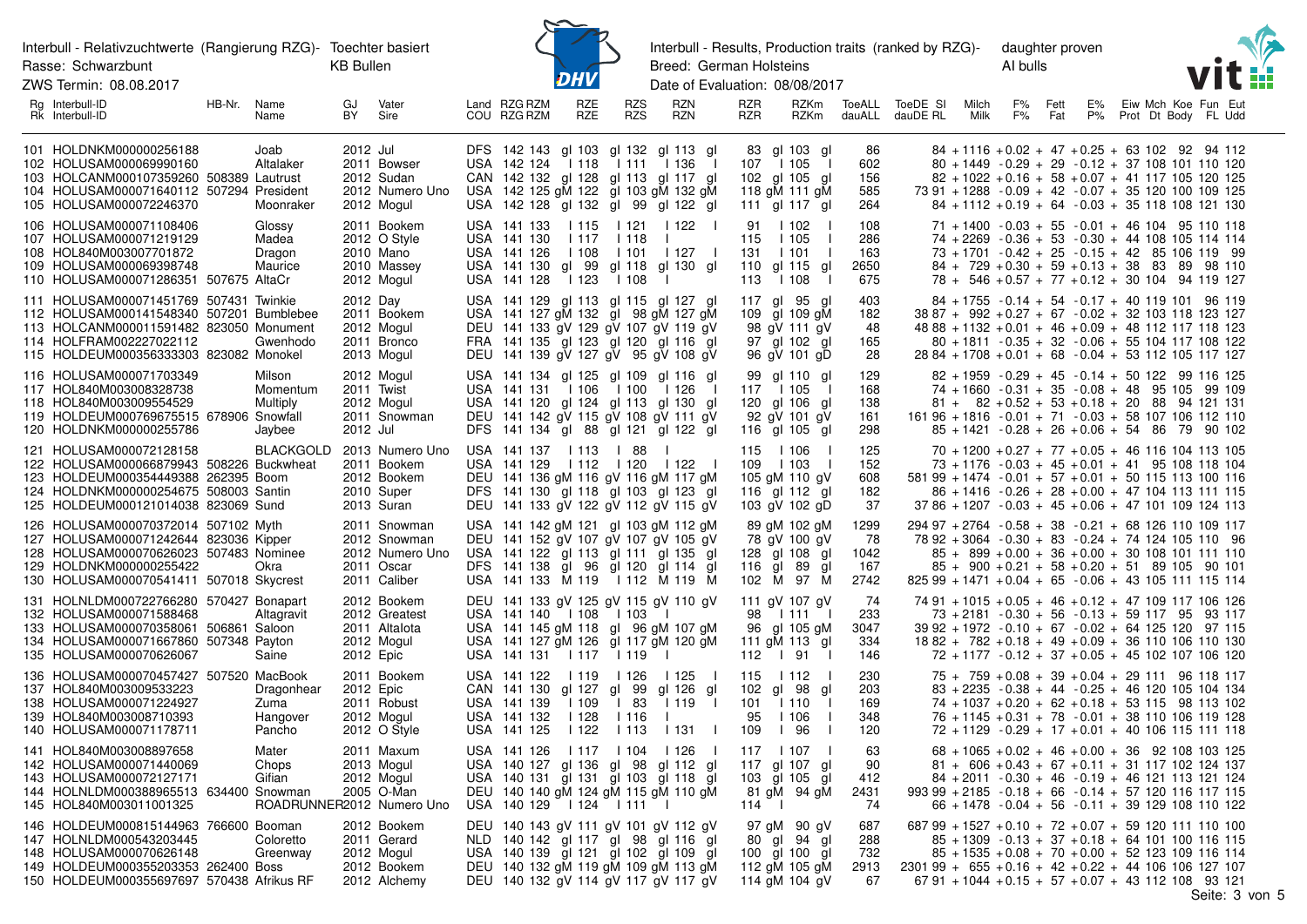ZWS Termin: 08.08.2017



Interbull - Results, Production traits (ranked by RZG)-Breed: German Holsteins

daughter proven Al bulls



| Rg Interbull-ID<br>Rk Interbull-ID                                                                                                                                                                   | HB-Nr. | Name<br>Name                                           | GJ<br>BY | Vater<br>Sire                                                                    | Land RZG RZM<br>COU RZG RZM                 | RZE<br>RZE              | RZS<br>RZS             | RZN<br>RZN                                                                                                                                                                          | RZR<br><b>RZR</b>                                      | RZKm<br><b>RZKm</b>                                                         |                                    | ToeALL ToeDE SI<br>dauALL dauDE RL                     | Milch<br>Milk | F%<br>F% | Fett<br>Fat | E%<br>P% |  | Eiw Mch Koe Fun Eut<br>Prot Dt Body FL Udd                                                                                                                                                                                                                                      |  |
|------------------------------------------------------------------------------------------------------------------------------------------------------------------------------------------------------|--------|--------------------------------------------------------|----------|----------------------------------------------------------------------------------|---------------------------------------------|-------------------------|------------------------|-------------------------------------------------------------------------------------------------------------------------------------------------------------------------------------|--------------------------------------------------------|-----------------------------------------------------------------------------|------------------------------------|--------------------------------------------------------|---------------|----------|-------------|----------|--|---------------------------------------------------------------------------------------------------------------------------------------------------------------------------------------------------------------------------------------------------------------------------------|--|
| 151 HOLNLDM000885344086<br>152 HOL840M003008897699<br>153 HOLUSAM000071577460<br>154 HOLNLDM000938401263<br>155 HOLDNKM000000255183                                                                  |        | Jayhawk<br>Mcgyver<br><b>Brutus</b><br>Mobile<br>Gavin |          | 2012 Epic<br>2011 Snowman<br>2012 Supersire<br>2012 G-Force<br>2011 Grafit       | USA 140 137                                 | 114                     | l 98                   | NLD 140 128 gl 126 gl 122 gl 125 gl<br>l 116<br>$\blacksquare$<br>USA 140 132 gl 112 gl 117 gl 124 gl<br>NLD 140 131 gl 108 gl 122 gl 123 gl<br>DFS 140 136 gl 98 gl 120 gl 119 gl  | $101$ $\quad$<br>106 gl 105<br>102 gl 103<br>105 gl 95 | 100 al 110 al<br>94<br>$\perp$<br>gl<br>gl<br>gl                            | 120<br>1172<br>187<br>553<br>5104  |                                                        |               |          |             |          |  | $83 + 1211 + 0.03 + 52 - 0.04 + 37$ 110 116 119 118<br>79 + 1740 + 0.03 + 75 - 0.11 + 48 93 103 104 120<br>$83 + 1344 - 0.03 + 50 + 0.00 + 45$ 117 109 101 110<br>$81 - 2 + 0.63 + 59 + 0.40 + 38$ 97 94 117 104<br>$88 + 1415 - 0.22 + 32 + 0.07 + 55$ 102 94 112 90           |  |
| 156 HOL840M003009554673<br>157 HOLNLDM000720660029<br>158 HOLUSAM000069912694<br>159 HOLCANM000011098658 506684 Lexor<br>160 HOLUSAM000070184299                                                     |        | Mandalay<br>Saxobeat<br>Yoohoo<br>Chet                 |          | 2012 Mogul<br>2012 Epic<br>2011 Robust<br>2010 Man-O-Man<br>2012 Armitage        | USA 140 136   130   96<br>USA 140 122   114 |                         | l 98                   | $\mathbf{I}$<br>NLD 140 136 gl 126 gl 101 gl 114 gl<br>l 131<br>- 1<br>USA 140 141 gM 108 gM 102 gM 108 gM<br>USA 140 131 gl 97 gl 116 gl 123 gl                                    | 128                                                    | 98   100<br>97 gl 99<br>-al<br>1111<br>111 gM 104 gM<br>125 gl 105 gl       | 141<br>230<br>4298<br>3427<br>158  |                                                        |               |          |             |          |  | 73 + 1461 - 0.30 + 29 + 0.06 + 56 117 112 120 125<br>$81 + 1216 + 0.06 + 55 + 0.08 + 50 107 119 121 117$<br>$78 + 558 + 0.14 + 36 + 0.11 + 30$ 100 101 113 113<br>$18597 + 897 + 0.29 + 65 + 0.23 + 5411410811099$<br>$81 + 1359 - 0.15 + 38 + 0.00 + 45116$ 95 96 97           |  |
| 161 HOLCANM000107931072 508423 Ponde Key<br>162 HOLUSAM000071630761<br>163 HOLDEUM000355080841 476161 Boboy<br>164 HOLNLDM000886061225 823055 Gin<br>165 HOLNLDM000866671864 811463 Galoni           |        | LAGRAND                                                |          | 2012 Epic<br>2012 Large<br>2012 Bookem<br>2012 G-Force<br>2012 G-Force           | USA 140 130                                 | l 127                   | l 124                  | CAN 140 136   123   103   116  <br>$\Box$<br>DEU 140 141 gV 115 gV 112 gV 110 gV<br>DEU 140 140 gV 114 gV 104 gV 110 gV<br>DEU 140 140 gV 102 gV 114 gV 125 gV                      | 98                                                     | 98   96<br>1105<br>$\perp$<br>93 gV 102 gV<br>101 gV 108 gV<br>94 gV 102 gV | 119<br>109<br>418<br>104<br>108    |                                                        |               |          |             |          |  | 76 + 1512 - 0.17 + 44 + 0.01 + 53 113 110 111 122<br>$69 + 1448 - 0.01 + 58 - 0.09 + 40$ 109 109 112 128<br>$41898 + 1810 - 0.17 + 53 - 0.01 + 60 106 112 107 112$<br>$10493 + 1012 + 0.07 + 48 + 0.23 + 58119109113104$<br>$10893 + 1117 + 0.18 + 63 + 0.16 + 55103112$ 94 100 |  |
| 166 HOLCANM000011347918 507150 Kahuna<br>167 HOLNLDM000522740642 500191 AltaFixman<br>168 HOLUSAM000069981350 506812 Headliner<br>169 HOLNLDM000737688571 804303 Sherwood<br>170 HOLUSAM000069474013 |        | Tictoc                                                 |          | 2012 Epic<br>2009 Fibrax<br>2011 Robust<br>2012 Shamrock<br>2010 Trigger         |                                             |                         |                        | DEU 140 135 gM 126 gI 100 gM 119 gM<br>USA 140 134   111   89   119  <br>USA 140 145 gM 121 gI 91 gM 103 gM<br>DEU 140 135 gV 115 gV 101 gV 123 gV<br>USA 140 133   119   117   120 | 116   107                                              | 99 gM 85 gM<br>93 gM 99 gM<br>104 gV 99 gV<br>91   102                      | 285<br>215<br>5278<br>110<br>113   |                                                        |               |          |             |          |  | $16696 + 1437 - 0.04 + 53 + 0.01 + 49121115$ 99 131<br>$75 + 625 + 0.29 + 54 + 0.25 + 45$ 103 109 103 110<br>98 95 + 1644 - 0.03 + 62 + 0.07 + 63 118 109 113 117<br>$11093 + 1546 - 0.03 + 58 - 0.03 + 49115120106107$<br>73 + 1749 - 0.23 + 47 - 0.10 + 49 115 110 107 117    |  |
| 171 HOLDNKM000000253555<br>172 HOLDEUM000769717111 619041 Golden One<br>173 HOLUSAM000070541519 506980 Jacey<br>174 HOLUSAM000071380090 507311 Adrian<br>175 HOLUSAM000071588445 507501 AltaRoboto   |        | Clark                                                  |          | 2009 Cole<br>2011 Goldday<br>2011 Altalota<br>2012 Denim<br>2012 Robust          | USA 140 135   111   104                     |                         |                        | DFS 140 126 gl 92 gl 106 gl 131 gl<br>DEU 140 118 gV 119 gV 115 gV 132 gV<br>USA 140 125 gM 116 gl 125 gM 125 gM<br>USA 140 121 gl 106 gl 126 gl 135 gl                             | 119 gl 101<br>119 gl 93<br>111   108                   | 132 gl 101 gl<br>125 gV 101 gV<br>- al<br>gl                                | 7354<br>249<br>6371<br>1217<br>105 |                                                        |               |          |             |          |  | 88 + 1365 - 0.41 + 10 - 0.02 + 43 93 72 107 97<br>$24997 - 204 + 0.28 + 18 + 0.35 + 25106$ 97 121 116<br>$1989 + 1287 - 0.38 + 11 - 0.02 + 41$ 97 113 110 113<br>$84 + 489 + 0.11 + 30 + 0.13 + 29$ 83 96 104 112<br>$69 + 951 + 0.30 + 69 + 0.13 + 45$ 110 106 104 109         |  |
| 176 HOLDEUM000769383948 679010 Lizenz<br>177 HOLUSAM000069128229 506810 Punch<br>178 HOLCANM000011161715 507779 Brewmaster<br>179 HOLUSAM000071494672 507283 Deman<br>180 HOL840M003011001300        |        | Tetris                                                 |          | 2011 Logan<br>2010 Boxer<br>2010 Garrett<br>2012 Mogul<br>2012 Supersire         | USA 140 140 1107                            |                         | l 113                  | DEU 140 131 gV 100 gV 112 gV 123 gV<br>USA 140 129 gl 120 gl 108 gl 116 gl<br>FRA 140 132 gl 125 gl 110 gl 114 gl<br>USA 140 124 gM 144 gI 106 gM 119 gM                            | 108 gl 108<br>96                                       | 117 gV 103 gV<br>122 gl 102<br>- al<br>gl<br>105 gl 105 gD<br>1101          | 126<br>1776<br>1394<br>104<br>100  |                                                        |               |          |             |          |  | $12695 + 1464 - 0.25 + 31 - 0.01 + 48$ 97 105 122 82<br>$85 + 731 + 0.17 + 46 + 0.15 + 40$ 103 122 114 112<br>$86 + 1029 + 0.52 + 95 - 0.01 + 34 122 117 114 118$<br>$1581 + 170 + 0.58 + 62 + 0.20 + 25123112133136$<br>$69 + 1692 + 0.04 + 74 - 0.03 + 54 104 104 100 108$    |  |
| 181 HOLUSAM000070626097<br>182 HOLUSAM000065236564<br>183 HOL840M003008315306<br>184 HOLUSAM000070626196<br>185 HOLNLDM000940138917 500179 Zanzibar                                                  |        | Ponder<br>Elmo<br>Lotto<br><b>HARVIN</b>               |          | 2012 Lithium<br>2011 Man-O-Man<br>2011 Bookem<br>2012 McCutchen<br>2012 Armitage | USA 140 132<br>USA 140 137<br>USA 140 133   | l 109<br>l 100<br>l 127 | l 110<br>l 97<br>l 108 | USA 140 116 gl 99 gl 108 gl 145 gl<br>l 126<br>$\perp$<br>l 119<br>$\Box$<br>$\mathbf{I}$<br>USA 140 129 gl 108 gl 104 gl 120 gl                                                    | 104<br>106<br>96                                       | 144 gl 125 gl<br>98<br>$\Box$<br>1103<br>1106<br>130 gD 108 gl              | 1295<br>910<br>435<br>141<br>118   |                                                        |               |          |             |          |  | $83 + 1136 - 0.23 + 20 - 0.14 + 24$ 83 93 93 110<br>$77 + 1514 - 0.15 + 46 - 0.06 + 45120100102108$<br>$76 + 1543 + 0.07 + 71 - 0.03 + 49101$ 95 104 100<br>$73 + 1070 + 0.10 + 54 + 0.09 + 45$ 118 100 114 130<br>$83 + 666 + 0.17 + 44 + 0.17 + 39$ 102 105 104 107           |  |
| 186 HOLUSAM000072053360<br>187 HOLDNKM000000255637<br>188 HOLUSAM000071702550<br>189 HOLCANM000107931093 507538 Koop<br>190 HOLUSAM000064966739 506770 Robust                                        |        | Shanahan<br>Essay<br>Jarod                             |          | 2012 Mogul<br>2012 Eggert<br>2012 Sudan<br>2012 Mixer<br>2008 Socrates           | USA 139 143                                 | l 113                   | l 101                  | USA 140 128 gl 121 gl 111 gl 120 gl<br>DFS 139 136 gl 97 gl 122 gl 118 gl<br>- 1<br>CAN 139 139 gl 119 gl 107 gl 109 gl<br>USA 139 133 gM 107 gl 98 gM 123 gM                       | 103 gl 93<br>107 gl 110                                | 106 gl 109 gl<br>gl<br>97   100<br>$\perp$<br>97 al 110<br>-al<br>αI        | 161<br>151<br>127<br>125<br>2319   |                                                        |               |          |             |          |  | $80 + 344 + 0.47 + 60 + 0.22 + 33 + 102$ 90 115 128<br>$84 + 1222 + 0.09 + 58 + 0.07 + 49$ 91 92 107 95<br>$70 + 1511 + 0.16 + 79 + 0.05 + 57$ 112 109 101 113<br>$84 + 1080 + 0.12 + 55 + 0.17 + 54$ 103 109 98 128<br>$1792 + 882 + 0.26 + 62 + 0.13 + 43101$ 94 110 108      |  |
| 191 HOLUSAM000069990150<br>192 HOLUSAM000056350339<br>193 HOLCANM000011104016 889147 Epic<br>194 HOLFRAM008562704176<br>195 HOLUSAM000071074469 507190 Entrust                                       |        | Acapulco 1<br>Monoceroti<br>Man                        |          | 2011 Bookem<br>2011 Robust<br>2010 Super<br>2010 Bronco<br>2012 Robust           | USA 139 125<br>USA 139 131   108   112      |                         | 117   113              | l 126<br>USA 139 135   101   106   119  <br>DEU 139 125 gM 132 gM 103 gM 130 gM<br>FRA 139 136 gl 111 gl 115 gl 110 gl<br>$1111$ 1                                                  | 115<br>107   108<br>122                                | l 106<br>102 gM 98 gM<br>108 gl 104 gl<br>l 107<br>$\mathbf{I}$             | 129<br>171<br>10545<br>648<br>1199 | 2463 99 + 1278 - 0.18 + 32 - 0.05 + 38 118 118 116 127 |               |          |             |          |  | $72 + 1207 - 0.08 + 42 - 0.06 + 35111110110113$<br>$75 + 1444 - 0.10 + 49 + 0.01 + 50$ 108 87 102 105<br>$82 + 1179 + 0.02 + 49 + 0.11 + 51$ 98 111 98 115<br>$80 + 534 + 0.42 + 62 + 0.21 + 38$ 108 104 108 104                                                                |  |
| 196 HOLUSAM000070358219<br>197 HOLDEUM000355936991 262848 Genial<br>198 HOLUSAM000070704253<br>199 HOLUSAM000070625761<br>200 HOLDNKM000000255755 507816 Barkley                                     |        | Loyalty<br>Grin<br>Zeus                                |          | 2012 Facebook<br>2012 Genesis<br>2011 Shamrock<br>2011 Robust<br>2012 Bookem     | USA 139 134   109                           |                         | l 98                   | CAN 139 135   102   117   113  <br>DEU 139 134 gV 116 gV 94 gV 123 gV<br>l 122<br>$\sim$ 1.<br>USA 139 129 gl 120 gl 91 gl 127 gl<br>DFS 139 128 gl 114 gl 114 gl 123 gl            | 117   102<br>100<br>104 gl 99                          | 96 gV 81 gV<br>  105<br>$\perp$<br>- al<br>101 gl 103 gl                    | 106<br>124<br>163<br>766<br>1765   |                                                        |               |          |             |          |  | $76 + 1046 + 0.24 + 68 + 0.09 + 45$ 119 98 95 104<br>$12493 + 1490 - 0.30 + 27 + 0.04 + 5598104122108$<br>73 + 1591 - 0.04 + 61 - 0.07 + 47 121 95 105 109<br>83 + 1349 - 0.23 + 29 - 0.01 + 45 102 98 115 124<br>86 + 1197 - 0.10 + 37 + 0.01 + 41 101 93 124 109              |  |